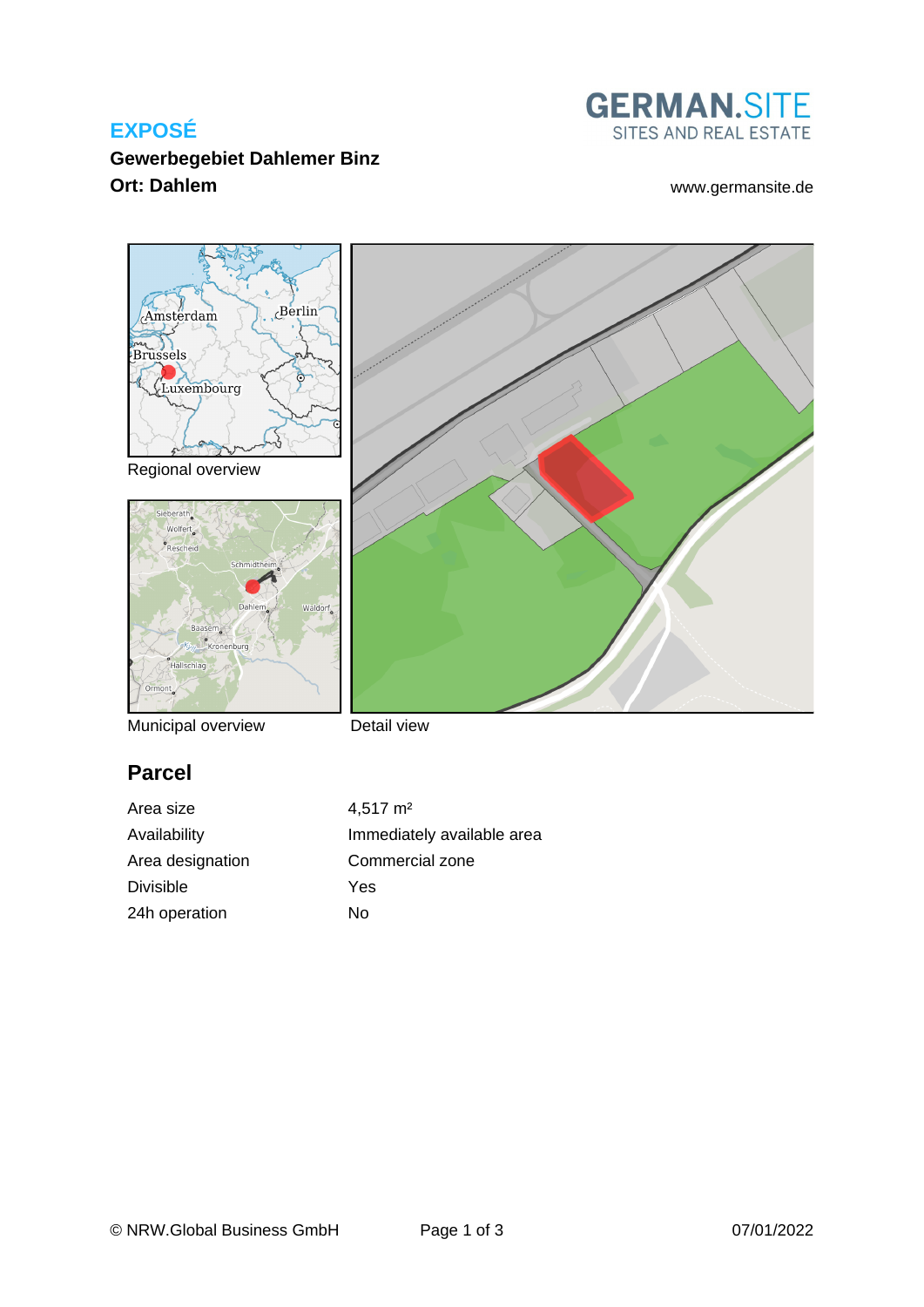# **EXPOSÉ**

## **Gewerbegebiet Dahlemer Binz Ort: Dahlem** [www.germansite.de](http://www.germansite.de)



#### **Details on commercial zone**

Dahlem - Where leisure has wings

In the immediate vicinity of the Dahlemer Binz airfield there are industrial sites that are of particular interest to aviation companies. Many industrial and commercial enterprises have already settled here because of the low-cost site combined with the convenient location and reliable qualified workforce as a basis for their location decision. Clearly structured commercial units and building sites make it possible to offer a wide range of products and services for different industries and requirements. Particularly well suited for services and crafts.

| Main industry sector      | Aeronautical companies |
|---------------------------|------------------------|
| Industrial tax multiplier | 425.00 %               |
| Price                     | $13.70 \t{∈} / m2$     |
| Area type                 | GF.                    |

## **Links**

<https://www.gistra.de>



Flugplatz Dahlemer Binz



Erreichbarkeit in 20 Minuten: 20.500 Einwohner

# **Transport infrastructure**

| Freeway      | A1                | 15.8 km |
|--------------|-------------------|---------|
| Airport      | Köln-Bonn         | 87.4 km |
| Airport      | Düsseldorf        | 135 km  |
| Port         | Am Godorfer Hafen | 72 km   |
| Rail freight | Köln-Hbf          | 81.8 km |